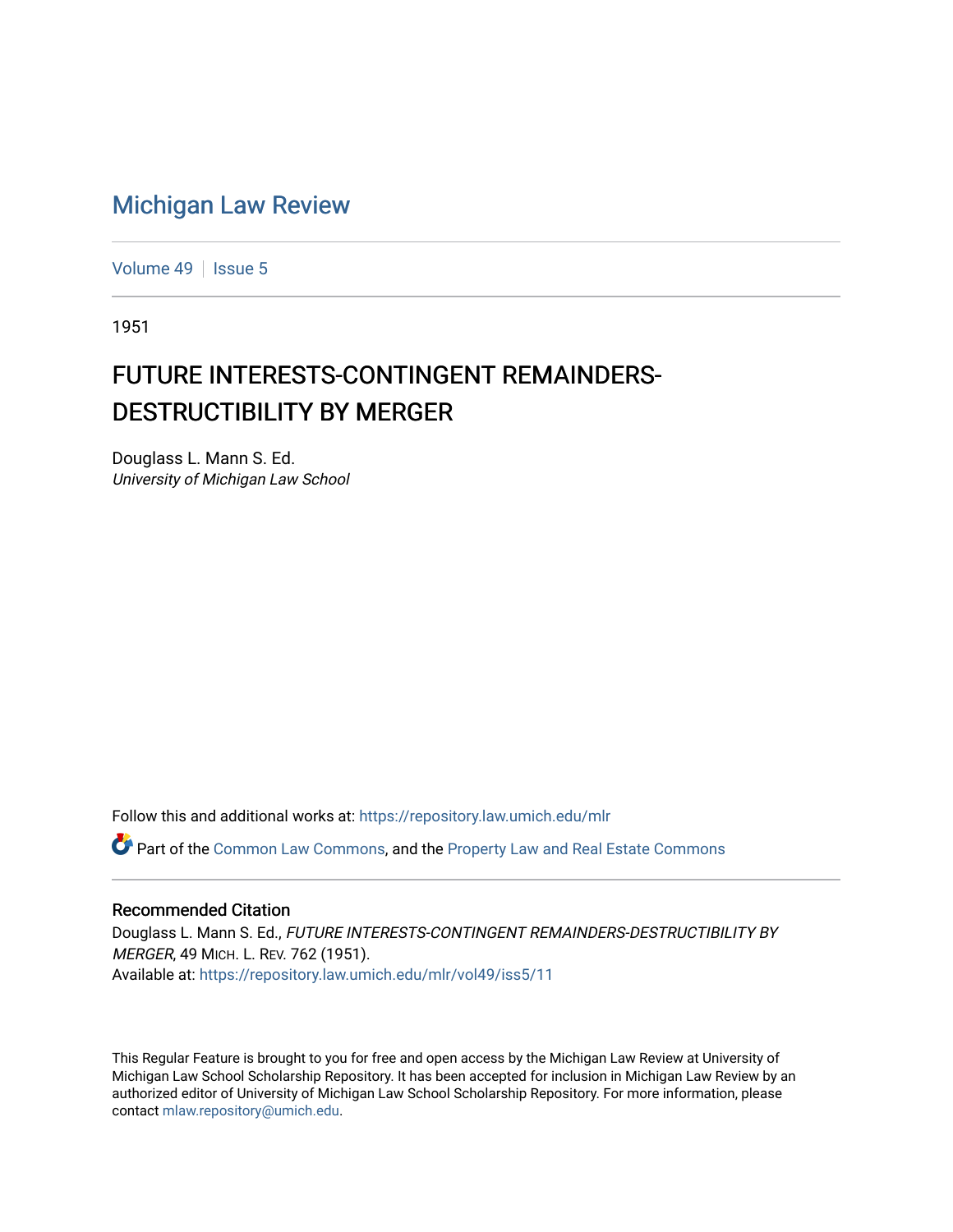Future Interests-Contingent Remainders-Destructibility by Merg-ER-X conveyed land to A for life, remainder to the heirs of  $A$ 's body.<sup>1</sup> Thereafter, X granted the same land by quit-claim deed to A in fee simple, without any conditions or restrictions whatever. The lower court upheld *A*'s claim to an absolute fee in the property. On appeal, *held,* reversed. *A* holds a life estate and the reversion, but the remainder, though contingent, 'is not defeated. *Whitten v. Whitten,* (Okla. 1950) 219 P. (2d) 228.

From the strict common law rule that a contingent remainder must always be supported by a particular estate of freehold,<sup>2</sup> it followed that destruction or natural termination of the particular estate, before the vesting of the remainders it

1 Okla. Stat. (1941) Tit. 60, §41, abolishes the rule in Shelley's Case in this situation. 2 2 TIFFANY, REAL PROPERTY §326 (1939).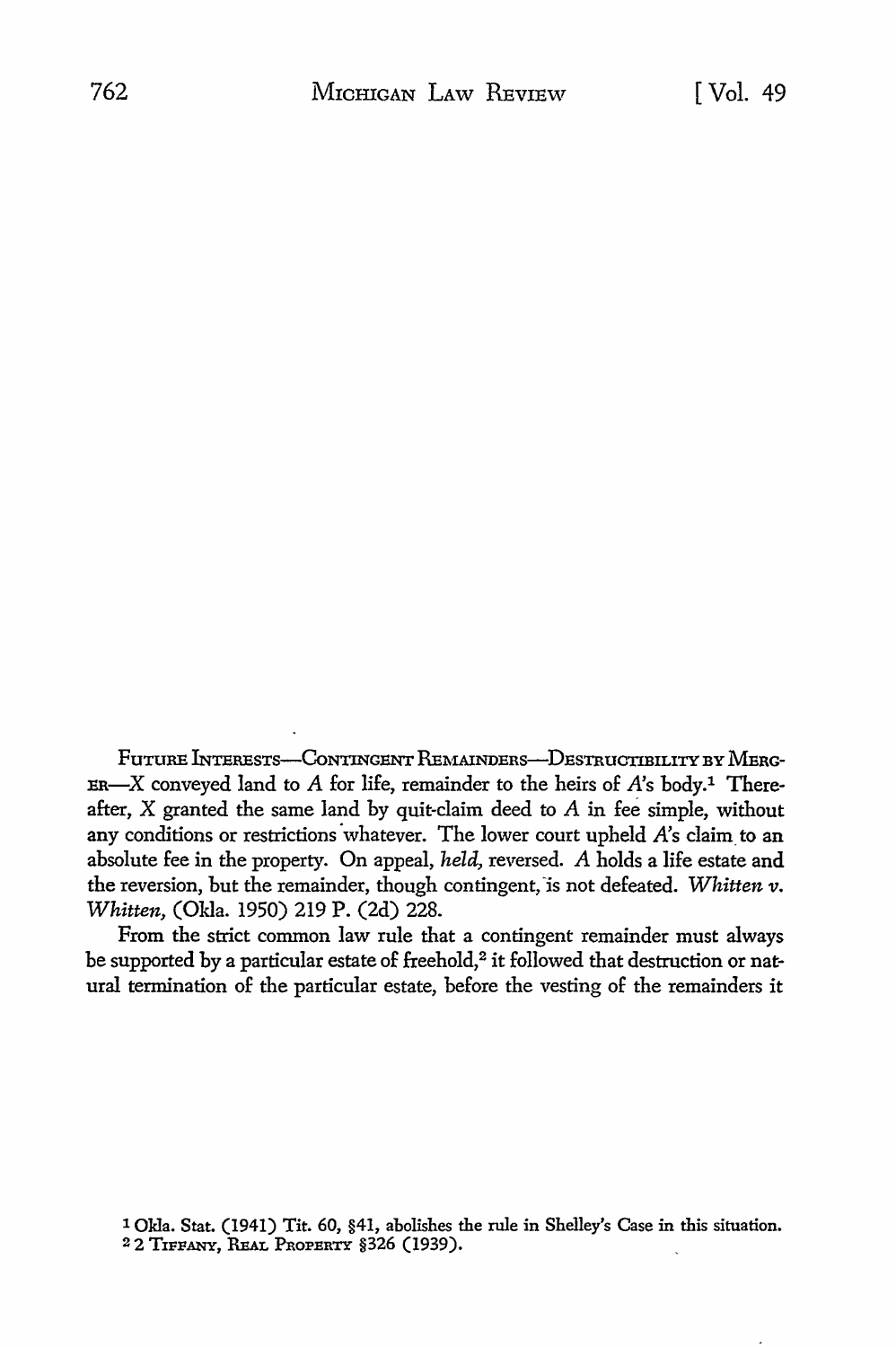1951] RECENT DECISIONS 763

supported, destroyed those remainders.3 Thus, when the particular estate and the inheritance were united in the same person, the former was destroyed by operation of the doctrine of merger<sup>4</sup> and any contingent remainders dependent on this estate fell with it.<sup>5</sup> A strict application of this rule to the principal case would obviously have defeated the contingent remainder in *A's* heirs and *A*  would have succeeded in his claim.<sup>6</sup> However, this so-called destructibility rule has been the subject of severe criticism from legislatures, courts and writers. Twenty states now have statutes that completely abolish the rule and the statutes of four more and the District of Columbia do not permit destruction of contingent remainders by alienation of the life estate or -by merger.7 The Kansas court avoids the doctrine by means of a statute which permits conveyances of land to be made by deed without any other ceremony whatever;<sup>8</sup> and Indiana reaches the same result by using a statute which allows the creation of freehold estates that are to commence at a future day.9 The *Restatement of Property* does not recognize the existence of the destructibility rule,<sup>10</sup> and a few states have abrogated the rule without the aid of statutes.<sup>11</sup> On the other hand, the doctrine is still recognized in Florida<sup>12</sup> and Oregon,<sup>13</sup> and though there are no recent cases

323 R.C.L., Remainders §105; 3f C.J.S., Estates §91.

<sup>4</sup>When a greater and lesser estate coincide and meet in the same person, the lesser is immediately merged into the greater and is annihilated. 2 BL. COMM. §177.

<sup>5</sup> 23 R.C.L., Remainders §108; 31 C.J.S., Estates §93. Since contingent interests were not considered to be estates, their intervention did not prevent the merger. 1 SIMES, FUTURE INTERESTS §102 (1936). Contingent remainders were similarly destroyed when the particular estate was determined by forfeiture, surrender, tortious alienation, or natural termination. 23 R.C.L., Remainders § 106.

<sup>6</sup>7 L.R.A. (n.s.) 433 (1907); 1917A Ann. Cas. 902.

<sup>7</sup>For a list of these statutes, see 2 PROPERTY REsTATEMENT §240 (1948 Supp.). The rule has been abolished in England by 8-9 Viet., c. 106, §8 (1844) and 40-41 Viet., c. 33 (1877).

8 Miller v. Miller, 91 Kan. **1,** 136 P. 953 (1913).

o Rouse v. Paidrick, 221 Ind. 517, 49 N.E. (2d) 528 (1943). Okla. Stat. (1941) Tit. 16, §32, is similar to the Indiana statute, but it is not mentioned in the principal case.

10 ''When a remainder is subject to a condition precedent, the termination, before such condition precedent is fulfilled, of all prior interests created simultaneously therewith does not destroy the remainder." 2 PROPERTY REsTATEMENT §240.

11 McCreary v. Coggeshall, 74 S.C. 42, 53 S.E. 978 (1905); Hayward v. Spaulding, 75 N.H. 92, 71 A. 219 (1908); Godfrey v. Rowland, 16 Hawaii 377 (1905); Evans v. Bishop Trust Co., 21 Hawaii 74 (1912). Two Missouri cases, though not discussing the destructibility rule, did not allow merger to destroy the contingent remainders. Schee v. Boone, 295 Mo. 212, 243 S.W. 882 (1922); Lewis v. Lewis, 345 Mo. 816, 136 S.W. (2d) 66 (1940). Corl v. Corl, 209 N.C. 7, 182 S.E. 725 (1935) seems to repudiate the rule in North Carolina.

12 Blocker v. Blocker, 103 Fla. 285, 137 S. 249 (1931); Tankersley v. Davis, 128 Fla. 507, 175 S. 501 (1937); Lewis v. City of Orlando, 145 Fla. 285, 199 S. 49 (1940); Popp v. Bond, 158 Fla. 185, 28 S. (2d) 259 (1946). The Florida rule is criticized in 15 Fu.

13 Love v. Lindstedt, 76 Ore. 66, 147 P. 935 (1915); Hawkins and Roberts v. Jerman, 147 Ore. 657, 35 P. (2d) 248 (1939). In the latter case, however, though the court expressly recognized the destructibility rule, it did not allow merger to destroy the contingent remainders in a situation where the strict common law would have done so. Possibly the case is authority for the proposition that remainders will fall only when the probability of their vesting is very remote as was the situation in the Love case, though in